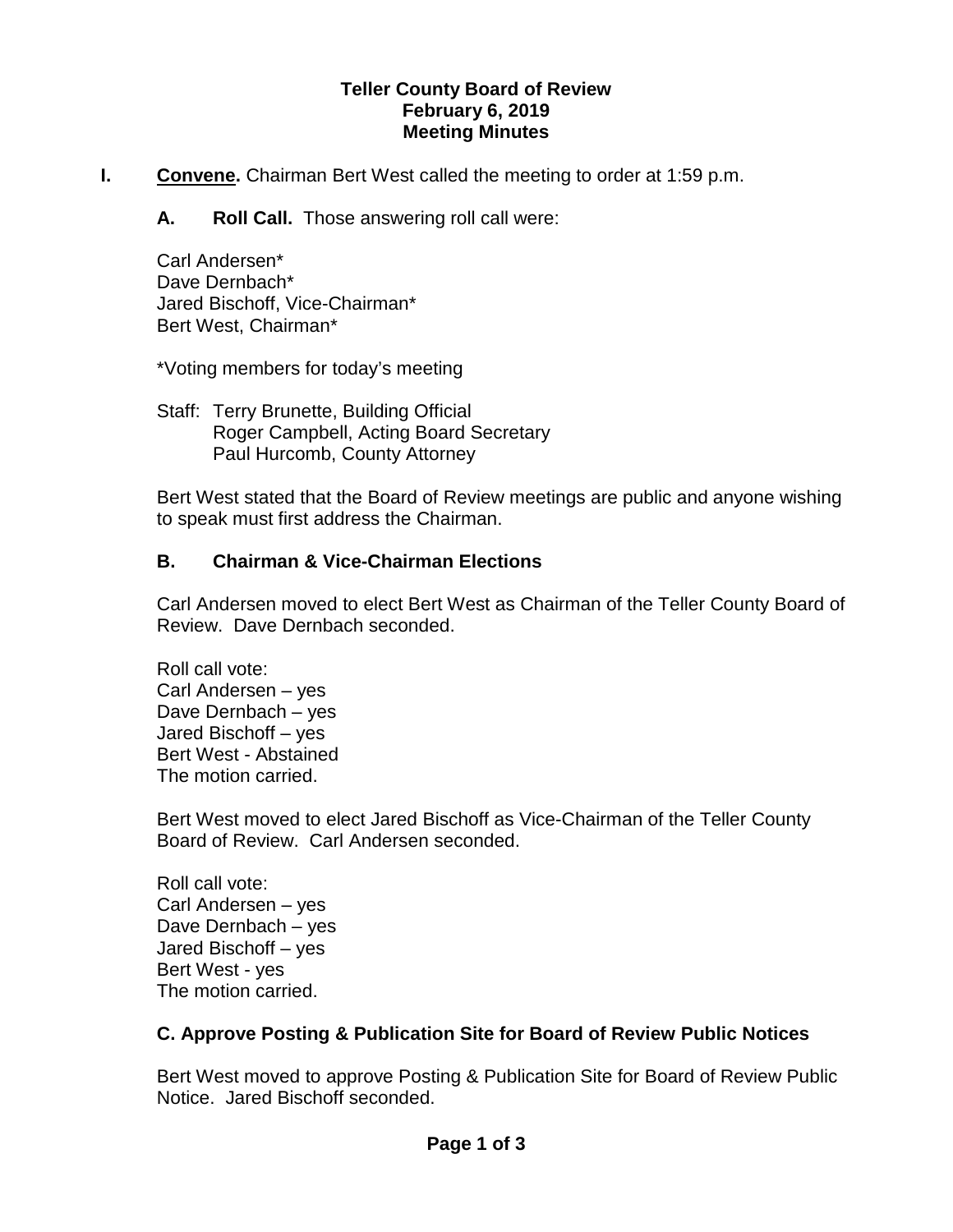Roll call vote: Carl Andersen – yes Dave Dernbach – yes Jared Bischoff – yes Bert West - yes The motion carried.

# **D. Approve Meeting Dates and Times for 2019 and January 2020**

Paul Hurcomb stated that he had a conflict with the June 5, 2019 meeting and requested a change to June 12, 2019. The Board discussed this change and noted their availability on June 12, 2019.

Bert West moved to approve the Meeting Dates and Times for 2019 and January 2020 with the requested change to the June meeting date. Carl Andersen seconded.

Roll call vote: Carl Andersen – yes Dave Dernbach – yes Jared Bischoff – yes The motion carried

## **E. Review & Approve minutes from the December 5, 2018 meeting.**

Dave Dernbach motioned to approve minutes from the December 5, 2018 meeting. Jared Bischoff seconded.

Roll call vote: Carl Andersen – yes Dave Dernbach – yes Jared Bischoff – yes The motion carried

## **II. Contractor Licenses**

## **A. Spring Branch Construction, LLC / Sarah Estes / Class C License**

Ms. Estes was present and gave an overview of her building experience and recent work history, which included but was not limited to the following**:**

- Ms. Estes stated that she has been involved in construction with her father from an early age.
- Ms. Estes' construction experience has been primarily small remodels.
- Ms. Estes stated that she has held a Class C License with El Paso County for 3 yrs.